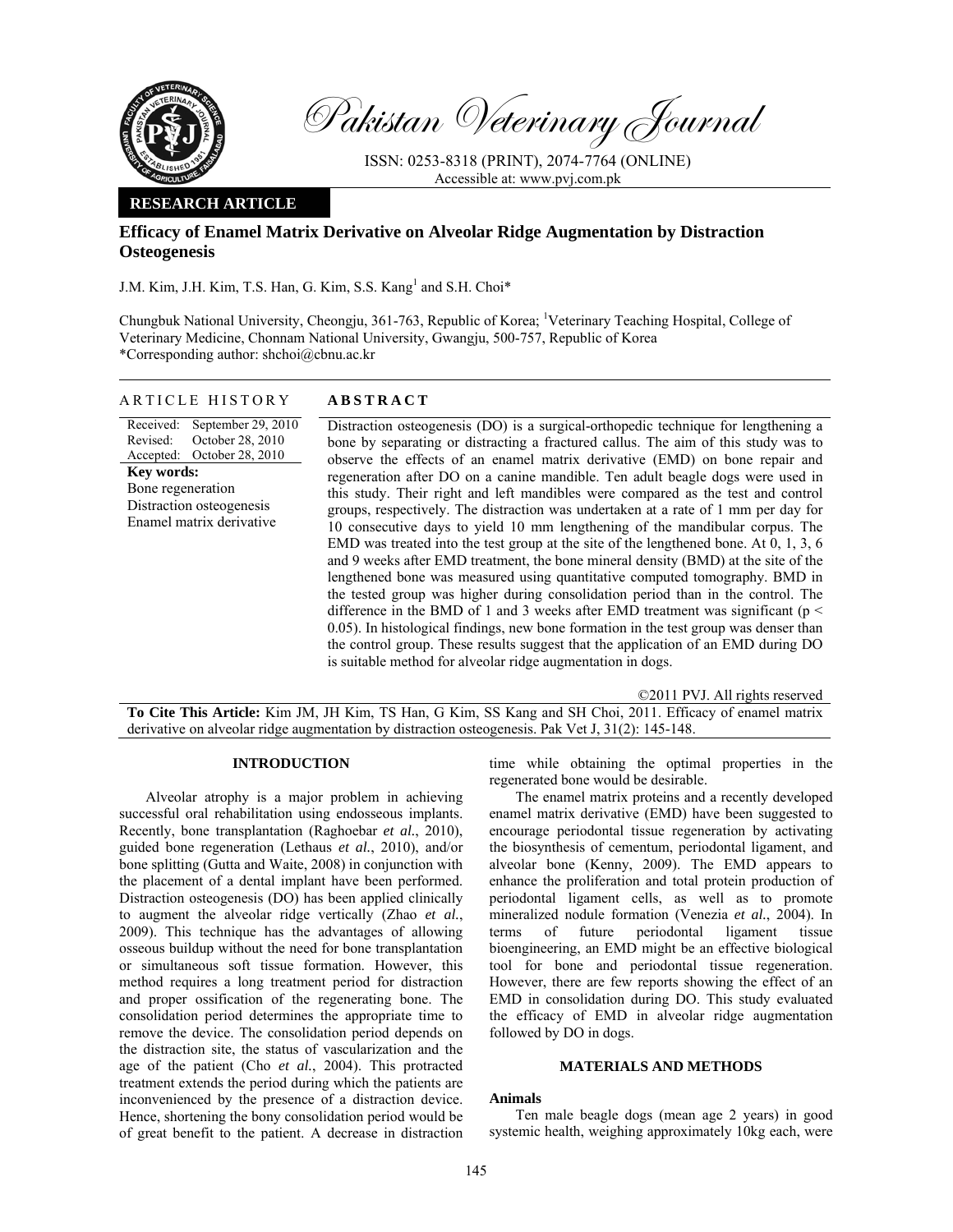used in this study. The experimental animals were divided into two groups. The test group was treated with the EMD after placing the DO device in the right mandible. The control group was treated with a physiological saline solution after placing the DO device in the left mandible. Throughout the study, the animals were given access to a soft diet (PROPLAN®, Nestle Purina Co., Korea) and water *ad libitum*. The Animal Care Committee of Chungbuk National University approved this protocol.

## **Distraction osteogenesis**

All the teeth were scaled and cleaned before DO. The dogs were premedicated with a subcutaneous dose of atropine sulfate (0.04mg/kg, Kwang-Myung Pharm. Co., Korea), and sedated subcutaneously with 2% xylazine (2mg/kg, Rompun®, Bayer, Korea). Anesthesia was induced and maintained with tiletamine and zolazepam (7.5mg/kg, Zoletil®, Virvac, Korea). The left and right mandibular 1st to 4th premolars were extracted without injury using a closed extraction technique and alveoloplasty was performed. After surgery, the mucoperiosteal flap was closely attached without tension using 4-0 single interrupted absorbable sutures. The 1st to 3rd maxillary teeth also were extracted in the same manner in order to prevent ridge trauma while chewing. The DO device was applied 12 weeks after extracting the teeth. The alveolar mucosa was reflected, exposing the lateral surface of the mandible. An osteotomy was applied to the alveolar bone using an oscillating saw and a DO device was then applied. The flaps were repositioned and sutured with 4-0 single interrupted absorbable sutures, and the distraction screw was left protruding from the inferior border of mandible. After all surgical procedures, antibiotics (ampicillin, 20mg/kg, b.i.d, Whanin Pharm Co., Korea) were subcutaneously administered for 6 days to prevent or control any infection, and the oral cavity was rinsed daily with 0.12% chlorhexidine-digluconate during the first two weeks after surgery. The bone edges were maintained in close approximation for 5 days (latency period). The edges were then distracted at a rate of 1mm each day for 10 days (distraction period). This was followed by a 9-week period in which the external fixation was maintained without distraction (consolidation period). Emdogain<sup>®</sup> (Biora, USA) was used as the EMD. Freeze-dried EMD preparation (30mg) was reconstituted with 1.0ml of a propylene glycol alginate solution according to the operating instructions. On the 3rd day after the distraction, 0.3ml of the EMD and 0.3ml of physiological saline solution were injected into the test (right mandible) and control groups (left mandible), respectively.

## **Determination of bone mineral density**

Computed Tomography (CT) was performed after the distraction, and at 1, 3, 6 and 9 weeks after EMD treatment. High-resolution transverse images of the mandible in dogs were obtained using a conventional CT scanner (Picker IQ, Philips Medical Systems, Netherlands). The CT images were taken contiguously at 1-mm intervals and the hounsfield units in the distracted area were calculated to determine the bone mineral density (BMD).

#### **Histological processing**

After 9-week consolidation period, all the dogs were sacrificed, the mandibles were resected *en bloc* and the distracted bone was harvested. The bone was fixed in 10% buffered formalin, decalcified in formic acid, and embedded in paraffin. Five-um thick sections were cut, stained with hematoxylin-eosin, and observed using optical microscopy.

## **Statistical analysis**

The results for test and control groups are expressed as the mean  $\pm$  standard deviation, and the data was analyzed using a student's *t*-test. A P value<0.05 was considered significant.

#### **RESULTS**

The dogs tolerated the surgical procedures well and showed no discomfort during the distraction period. The overlying alveolar mucosa after completing the distraction had advanced vertically, and the surface and color of the gingiva appeared to be normal. No infection of the surgical area was observed, and the distraction device was well tolerated.

 Quantitative CT was used to measure the BMD in the mandible. The serial BMD showed progressive calcification of the distracted zone between the mandibular segments in the two groups. The BMD in the test group was higher during consolidation period than in the control (Table 1). In particular, the difference in the BMD of 1 and 3 weeks during the consolidation period was significant (P<0.05).

 The histological findings revealed the formation of woven bone within the distraction gap. In the control group, spindle shaped new bone was observed in the distraction area, and the newly formed bone was arranged parallel to the direction of the distraction (Fig. 1A). Thick new bone formation was observed in the distraction area. Newly formed bone was arranged in a multidirectional manner in the test group (Fig. 1B). The newly formed bone in test group was denser than that of control group.

## **DISCUSSION**

This study focused on bone repair and regeneration for the alveolar ridge augmentation. Horizontal alveolar distraction was successfully performed using a lengthening apparatus that was designed for narrow alveolar ridge animal models. The DO in the deficient alveolar bone has become a challenging method for bone lengthening because of the advantages of osseous build up without the need for a bone transplant. This study compared the new bone formation of the DO after a single injection of EMD to the distracted area. All the dogs were examined for any signs of inflammation, necrosis and wound dehiscence and there were no gross signs found.

 DO is a process by which the gradual separation of osteotomized bone edges results in the formation of new bone (Faber *et al.*, 2005). It has been used to improve the skeletal relationship in patients undergoing orthopedic, craniofacial, and maxillary surgery. The indications of DO for reconstructive surgery have been widened, and Zhao *et al.* (2009) demonstrated its application in augmenting the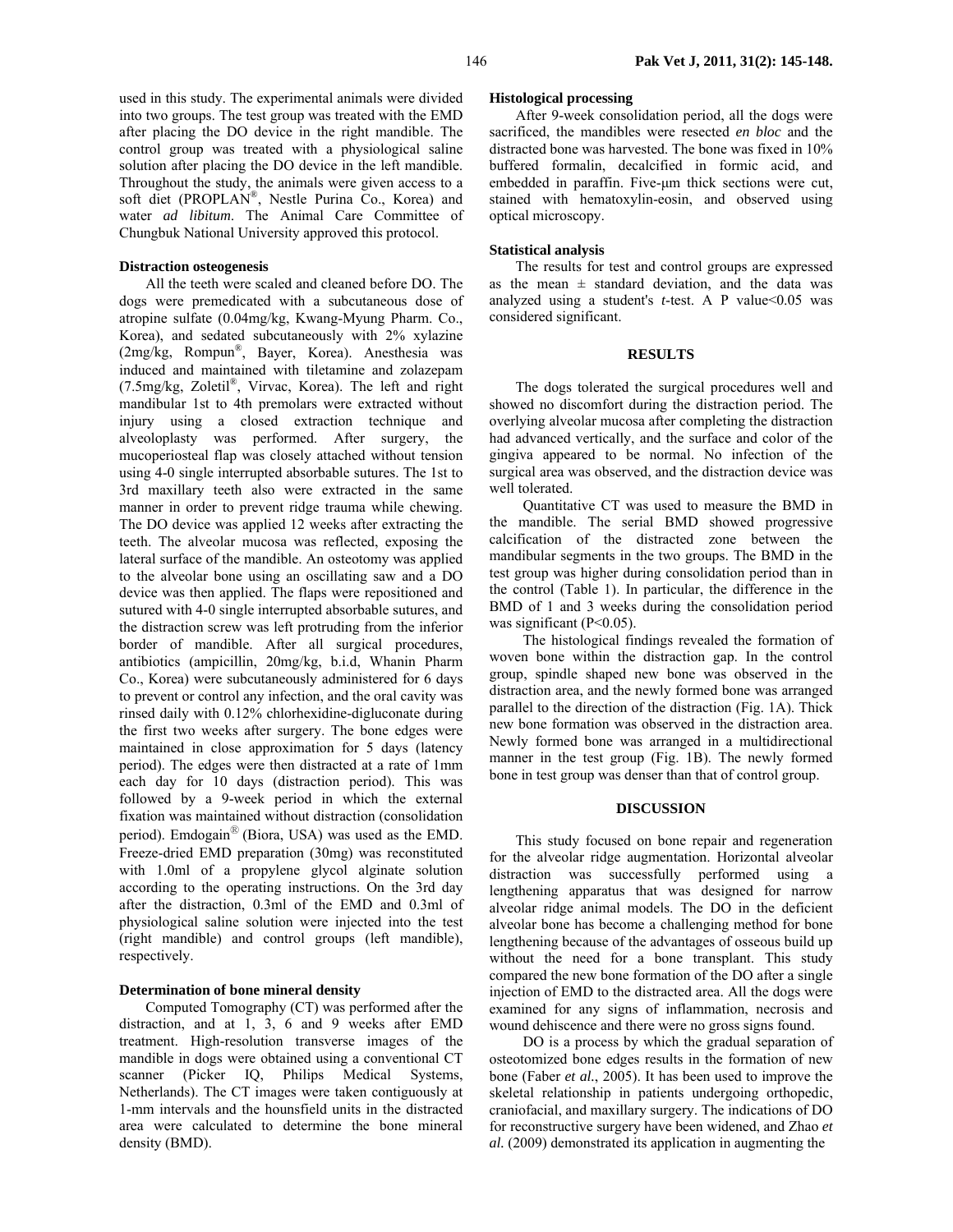**Table 1:** Effect of an enamel matrix derivative (EMD) on bone mineral density (%) after distraction osteogenesis on a canine mandible

| Group   | After EMD treatment (week) |                   |                    |                  |                  |
|---------|----------------------------|-------------------|--------------------|------------------|------------------|
|         |                            |                   |                    |                  | ۹                |
| Test    |                            | $16.56 \pm 1.90*$ | $21.60 \pm 2.58^*$ | $39.82 \pm 3.25$ | $67.50 \pm 5.10$ |
| Control |                            | $12.58 \pm 1.35$  | $15.77 \pm 1.88$   | $33.31 \pm 1.94$ | 57.80±4.08       |

All data were expressed as the mean  $\pm$  SD (n=5). \*P<0.05 as compared with control group.



**Fig. 1:** Histological findings of bone formation within the distraction gap at 9 weeks after enamel matrix derivative treatment. The new bones (arrows) in the test group (B) are denser than that of the control group (A). H&E,  $\times$  50, bar = 200 µm.

alveolar bone by distraction. The potential of DO for alveolar ridge augmentation has been described using animal experiments in many manuscripts (Bavitz *et al.*, 2000; Nosaka *et al.*, 2002), which has improved the understanding of the anatomical, topographical and physiological properties of DO in dogs. The process and the clinical application of DO were studied extensively, and it was reported that an increase in fixator stability enhanced the level of bone formation (Ilizarov, 1989). In our study, the screw of the DO device was left protruding from an inferior border of the mandible in order to prevent disturbances in bone distraction as well as damage to the tongue during movement. By demonstrating the initial areas of mineralization at the beginning of the consolidation period, the results indicate that new bone formation during alveolar osteodistraction begins before the 14th day of distraction from the initial areas of mineralization at the beginning of the consolidation period. This timeframe is within the range for limb lengthening (7 to 14 days) that was previously reported (Cope and Samchukov, 2000). The BMD of the test group increased with time and was 67.5% at 9 weeks after EMD treatment. It is believed that the fixation in our study would be sufficiently rigid to achieve the desired result.

The aim of DO is to obtain optimal bone lengthening (Mizumoto *et al.*, 2003). Despite the use of an appropriate distraction rate, the formation of new bone is not always optimal. There have been several studies aimed enhancing the level of bone formation and maturation, and thereby shortening the treatment time (Matsuyama *et al.*, 2005). This study focused on the consolidation period that could shorten the DO process. An EMD has been reported to stimulate periodontal tissue regeneration through the activation of cementum biosynthesis, periodontal ligament and alveolar bone (Sculean *et al.*, 2007). Although an EMD has already been used clinically, the mechanisms by

which it promotes *in situ* bone formation are unclear. Kawana *et al.* (2001) reported that an EMD had an osteopromotive effect on bone and assisted in medullary regeneration during wound healing of injured long bones. An EMD was also reported to increase the initial ingrowth of bone trabeculae around endosseous implants through new bone induction in the marrow cavities and maintained such bony support of implants by fulfilling the implant surfaces (Shimizu-Ishiura *et al.*, 2002). Suzuki *et al.* (2005) reported that the EMD stimulates the signal transduction of bone morphogenetic protein (BMP) and TGF-β. Recent evidence suggests that BMPs are the key signaling molecules that mediate DO in the enchondral or long bones (Rauch *et al.*, 2000). However, the role of BMPs in DO of the membranous or flat bones is unclear. Fifteen BMPs have been characterized and cloned thus far, and all except for BMP-1 are members of the transforming growth factor β superfamily (Chen *et al.*, 2004). BMPs are multifunctional proteins with a variety of effects on cell growth and differentiation, including osteogenesis (Ai-Aql *et al.*, 2008).

This study examined the radiological and histological evidence of the EMD in bony consolidation during alveolar DO. The radiological results of this experiment suggest that the EMD can increase the level of bony consolidation in DO. The BMD data suggests that the consolidation of the distracted area increased at all time points during the consolidation period. From 1 to 9 weeks of consolidation, consolidation of the distracted area was characterized by a progressive increase in cortical surface. In addition, the consolidation of the test group was higher than the control group. On histological findings, denser new bones were generated in the test group. Newly formed bones are arranged in a multidirectional manner. The application of an EMD on DO for alveolar ridge augmentation increases the rate of new bone formation,